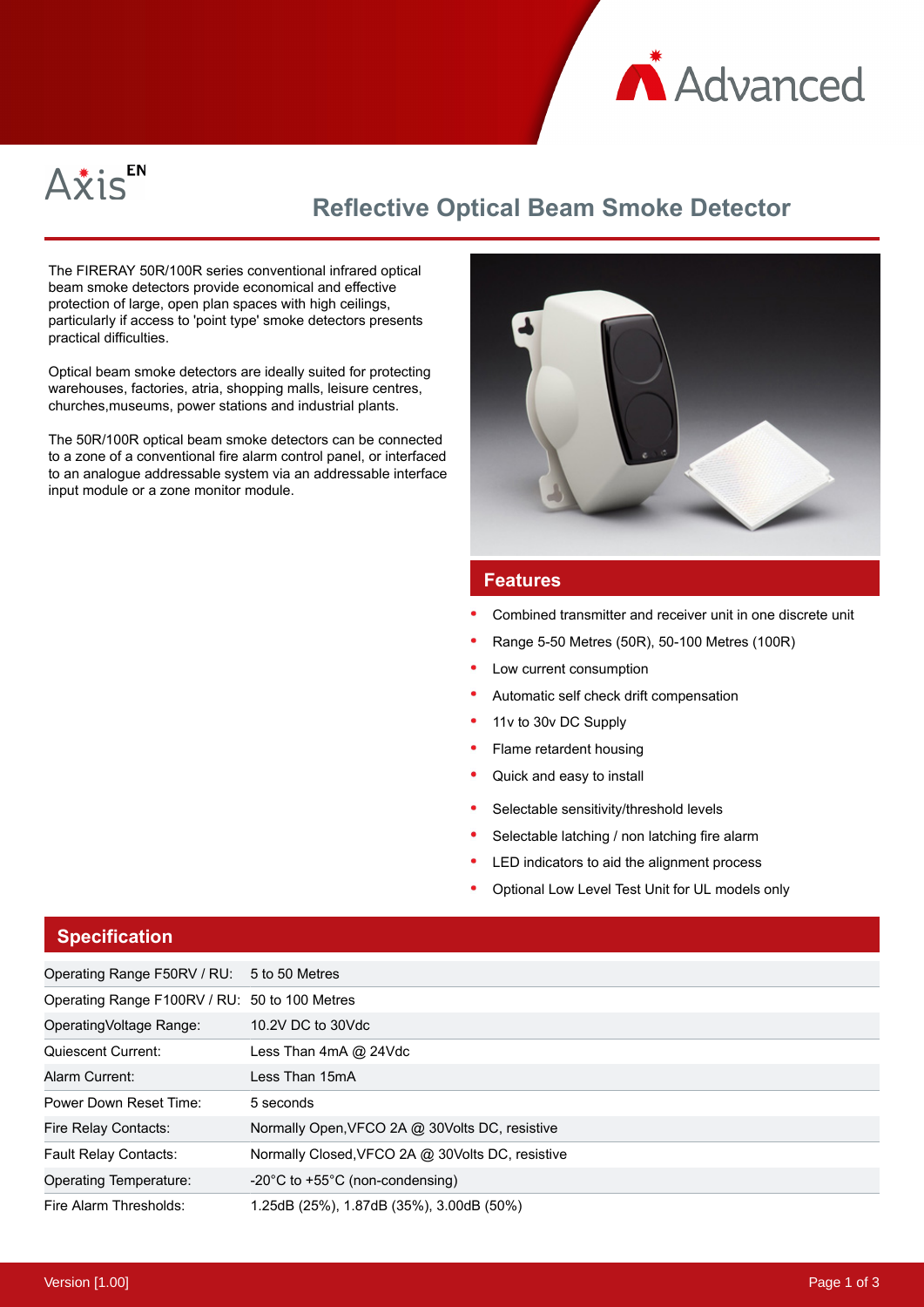| OpticalWavelength:           | 880nm                                                                                                                                                                                                                                                                |
|------------------------------|----------------------------------------------------------------------------------------------------------------------------------------------------------------------------------------------------------------------------------------------------------------------|
| Detector Dimensions:         | Width 126mm, Height 210mm, Depth 120mm                                                                                                                                                                                                                               |
| Prism Dimensions:            | Width 100mm, Height 100mm, Depth 9.5mm                                                                                                                                                                                                                               |
| Weight:                      | 0.67 kg                                                                                                                                                                                                                                                              |
| <b>LED Indications:</b>      | Red LED: Indicates Fire<br>Continuous Amber LED: indicates Fault<br>Flashing Amber LED: Once every 10 seconds indicates normal operating mode (RV Models Only)<br>Flashing Amber LED: Once every 2 seconds indicates the compensation function has reached its limit |
| Conditions:                  | Alarm Condition: Indicated by fire relay closing<br>Fault Condition: Indicated by fault relay opening<br>Alarm may be latching or non-latching (default)                                                                                                             |
| IP Rating:                   | <b>IP50</b>                                                                                                                                                                                                                                                          |
| Relative Humidity:           | RH 0% to 93%, (non-condensing)                                                                                                                                                                                                                                       |
| Approvals/Certification:     | Designed, manufactured and certified to EN54-12: 2002, Use 25% and 35% (default) thresholds. The<br>50% threshold is recommended for hostile and extreme environments.                                                                                               |
| <b>CPD Reference</b>         | 0786-CPD-20045                                                                                                                                                                                                                                                       |
| UL File:                     | S3417                                                                                                                                                                                                                                                                |
| Parts List:                  | 1 x Detector Head Assembly, 1 x prism (50R) or<br>4 x prisms (100R), 1 x Test Filter, 1 x Cable Interface                                                                                                                                                            |
| <b>Housing Construction:</b> | Flame Retardant ABS, Finish: Grey / Black                                                                                                                                                                                                                            |

### **Operation**

The 50R/100R has three selectable 'Alarm Thresholds' settings of 25%, 35% and 50% which can be selected to suit the environment. If the received infrared signal reduces to below the selected threshold for approximately 10 seconds, the fire relay is activated.There are two modes of operation for the fire relay. 'Auto Reset Mode' will reset the fire relay approximately 5 seconds after the received infrared signal has recovered to a level above the alarm threshold. 'Latching Mode' holds the fire relay active indefinitely after an alarm condition has occurred.

If the infrared beam is obscured rapidly to a level of 90% or greater for 10 seconds the fault relay is activated.This condition can be achieved in a number of ways, for example, an object being placed in the beam path, transmitter failure, loss of the prism, or sudden misalignment of the detector.The fault relay will reset within 5 seconds of the condition being rectified.

The 50R/100R optical beam smoke detectors monitor long term degradation of beam signal strength caused by the build up of dirt on its optical surfaces; this operates by comparing the received infrared signal against a reference voltage every 15 minutes.

For UL models only, an optional 'Low Level Test Unit' is available, to test the correct function of the beam detectors at ground level. Operation of a key switch will produce a periodic flash of the green LED on the Low Level Test Unit confirming the beam detector on test is "live"; after a set period the red LED on the Low Level Test Unit and the red LED on the beam detector illuminate simultaneously.

### **Installation Recommendations**

The installation of the FIRERAY infrared optical beam smoke detector should be undertaken in accordance with recognized national or international standards and codes of practice. Please refer to our installation guide.We also recommend that simulated fire tests are conducted to ensure the desired response time is met for a given installation.

Specifications and wiring information are provided for information only and are believed to be accurate. Advanced assumes no responsibility for their use. Data and design are subject to change without notice. Installation and wiring instructions are shipped with the products and should always be used for actual installation. For more information, contact your Sales Representative.